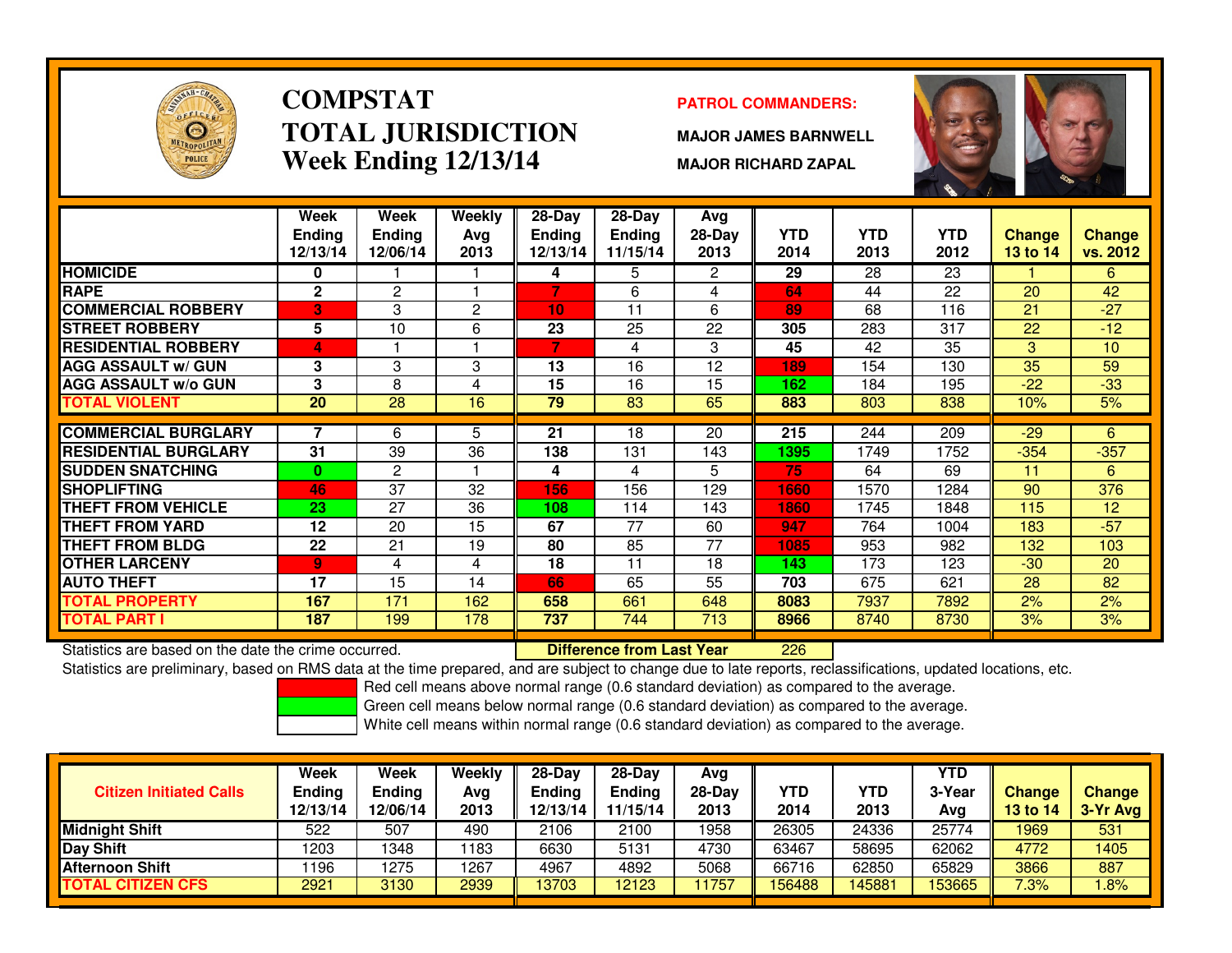

### **COMPSTATPRECINCT COMMANDER:**<br>A TITLA NALIDED TO TALCINE OF THE COMMAND PRECINCT OF THE COMMAND OF THE COMMAND OF THE COMMAND OF THE COMMAND OF THE COMMAND OF THE COMMAND OF THE COMMAND OF THE COMMAND OF THE COMMAND OF THE COMMAND **WEST CHATHAM PRECINCTWeek Ending 12/13/14**

**CAPT. CHARLES HALL**



|                             | Week<br><b>Ending</b><br>12/13/14 | Week<br><b>Ending</b><br>12/06/14 | <b>Weekly</b><br>Ava<br>2013 | $28 - Day$<br><b>Ending</b><br>12/13/14 | $28 - Day$<br><b>Ending</b><br>11/15/14 | Avg<br>28-Day<br>2013 | <b>YTD</b><br>2014 | <b>YTD</b><br>2013 | <b>YTD</b><br>2012 | <b>Change</b><br>13 to 14 | <b>Change</b><br>vs. 2012 |
|-----------------------------|-----------------------------------|-----------------------------------|------------------------------|-----------------------------------------|-----------------------------------------|-----------------------|--------------------|--------------------|--------------------|---------------------------|---------------------------|
| <b>HOMICIDE</b>             | 0                                 | 0                                 | $\Omega$                     |                                         |                                         | $\Omega$              | $\mathbf{2}$       | $\overline{2}$     |                    | $\mathbf{0}$              |                           |
| <b>RAPE</b>                 |                                   | $\Omega$                          | $\Omega$                     |                                         | 0                                       |                       | 12                 | 10                 | 8                  | 2                         | $\overline{4}$            |
| <b>COMMERCIAL ROBBERY</b>   | 0                                 | $\Omega$                          | $\Omega$                     |                                         |                                         |                       | 16                 | 6                  | 20                 | 10                        | $-4$                      |
| <b>STREET ROBBERY</b>       | $\mathbf 0$                       | 2                                 | 0                            | 3                                       | 4                                       | $\overline{2}$        | 31                 | 26                 | 37                 | 5                         | -6                        |
| <b>RESIDENTIAL ROBBERY</b>  |                                   | 0                                 | 0                            | 2                                       | $\mathbf{2}$                            |                       | 15                 | 7                  | 6                  | 8                         | 9                         |
| <b>AGG ASSAULT w/ GUN</b>   | $\mathbf 0$                       |                                   | $\Omega$                     | $\mathbf{2}$                            | 2                                       |                       | 17                 | 14                 | 15                 | 3                         | $\overline{2}$            |
| <b>AGG ASSAULT w/o GUN</b>  | $\bf{0}$                          | 4                                 |                              | 4                                       | 5                                       | 3                     | 22                 | 33                 | 28                 | $-11$                     | $-6$                      |
| <b>TOTAL VIOLENT</b>        | $\overline{2}$                    | 7                                 | $\overline{2}$               | 14                                      | 15                                      | 8                     | 115                | 98                 | 115                | 17%                       | 0%                        |
|                             |                                   |                                   |                              |                                         |                                         |                       |                    |                    |                    |                           |                           |
| <b>COMMERCIAL BURGLARY</b>  | $\mathbf{2}$                      | 2                                 |                              | 4                                       | 2                                       | $\mathbf{2}^{\circ}$  | 50                 | 30                 | 30                 | 20                        | 20                        |
| <b>RESIDENTIAL BURGLARY</b> | $\overline{\phantom{a}}$          | 10                                | 6                            | 30                                      | 25                                      | 25                    | 263                | 305                | 286                | $-42$                     | $-23$                     |
| <b>SUDDEN SNATCHING</b>     | $\mathbf 0$                       | $\Omega$                          | $\Omega$                     |                                         |                                         | $\Omega$              | 7                  | 2                  | 11                 | 5                         | $-4$                      |
| <b>SHOPLIFTING</b>          | 8                                 | 6                                 | 3                            | 25                                      | 22                                      | 12                    | 236                | 146                | 121                | 90                        | 115                       |
| <b>THEFT FROM VEHICLE</b>   | 8                                 | 8                                 | 5                            | 30                                      | 27                                      | 21                    | 314                | 257                | 263                | 57                        | 51                        |
| <b>THEFT FROM YARD</b>      |                                   | 5                                 | $\overline{c}$               | 14                                      | 17                                      | 8                     | 152                | 100                | 157                | 52                        | $-5$                      |
| <b>THEFT FROM BLDG</b>      | 4                                 |                                   | 3                            | 9                                       | 10                                      | 11                    | 170                | 133                | 150                | 37                        | 20                        |
| <b>OTHER LARCENY</b>        | 6                                 |                                   |                              | 9                                       | 3                                       | $\overline{2}$        | 34                 | 16                 | 20                 | 18                        | 14                        |
| <b>AUTO THEFT</b>           | $\mathbf{2}$                      | 5                                 | $\mathbf{2}$                 | 19                                      | 24                                      | 9                     | 143                | 112                | 87                 | 31                        | 56                        |
| <b>TOTAL PROPERTY</b>       | 38                                | 38                                | 23                           | 141                                     | 131                                     | 91                    | 1369               | 1101               | 1125               | 24%                       | 22%                       |
| <b>TOTAL PART I</b>         | 40                                | 45                                | 25                           | 155                                     | 146                                     | 99                    | 1484               | 1199               | 1240               | 24%                       | 20%                       |

Statistics are based on the date the crime occurred. **Difference from Last Year** 

<sup>285</sup>

Statistics are preliminary, based on RMS data at the time prepared, and are subject to change due to late reports, reclassifications, updated locations, etc.

Red cell means above normal range (0.6 standard deviation) as compared to the average.

Green cell means below normal range (0.6 standard deviation) as compared to the average.

| <b>Citizen Initiated Calls</b> | Week<br><b>Ending</b><br>12/13/14 | Week<br>Ending<br>12/06/14 | Weekly<br>Avg<br>2013 | 28-Day<br><b>Ending</b><br>12/13/14 | $28-Day$<br><b>Ending</b><br>11/15/14 | Avg<br>28-Day<br>2013 | YTD<br>2014 | YTD<br>2013 | <b>YTD</b><br>3-Year<br>Avg | <b>Change</b><br>13 to 14 | <b>Change</b><br>3-Yr Avg |
|--------------------------------|-----------------------------------|----------------------------|-----------------------|-------------------------------------|---------------------------------------|-----------------------|-------------|-------------|-----------------------------|---------------------------|---------------------------|
| <b>Midnight Shift</b>          | 100                               | 15                         | 97                    | 464                                 | 481                                   | 389                   | 5331        | 4806        | 5162                        | 525                       | 169                       |
| <b>Day Shift</b>               | 226                               | 262                        | 242                   | 2586                                | 1075                                  | 967                   | 13022       | 1990 ا      | 12619                       | 1032                      | 403                       |
| <b>Afternoon Shift</b>         | 259                               | 269                        | 259                   | 1083                                | 871                                   | 1036                  | 13831       | 12834       | 13524                       | 997                       | 307                       |
| <b>TOTAL CITIZEN CFS</b>       | 585                               | 585                        | 598                   | 4133                                | 2427                                  | 2392                  | 32184       | 29630       | 31305                       | 8.6%                      | 2.8%                      |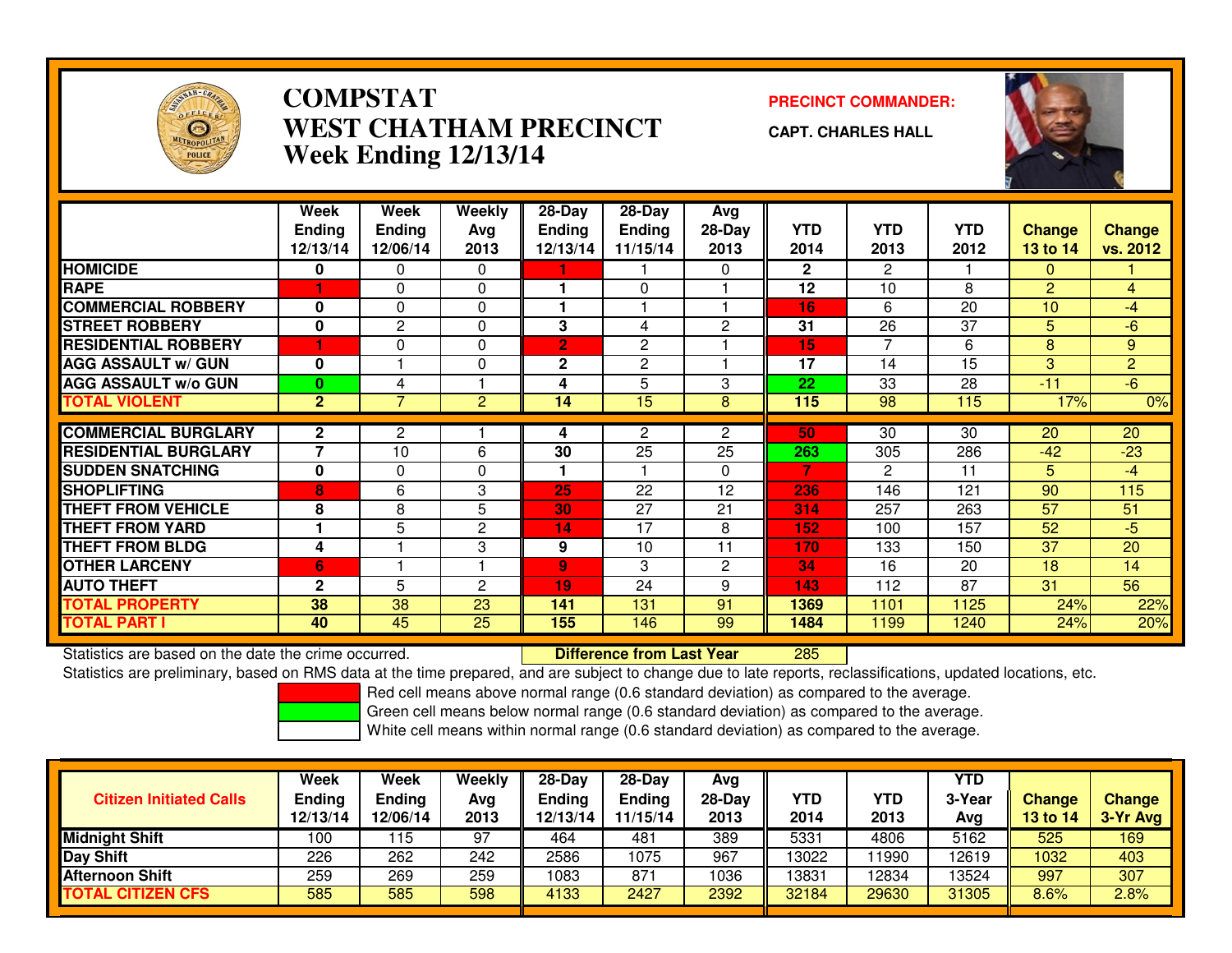

# **COMPSTATDOWNTOWN PRECINCTWeek Ending 12/13/14**

#### **PRECINCT COMMANDER:**

#### **CAPT. BEN HERRON**

<sup>186</sup>



|                             | Week<br><b>Ending</b><br>12/13/14 | Week<br><b>Ending</b><br>12/06/14 | Weekly<br>Avg<br>2013 | $28 - Day$<br><b>Ending</b><br>12/13/14 | $28 - Day$<br><b>Ending</b><br>11/15/14 | Avg<br>28-Day<br>2013 | <b>YTD</b><br>2014       | <b>YTD</b><br>2013 | <b>YTD</b><br>2012 | <b>Change</b><br>13 to 14 | <b>Change</b><br>vs. 2012 |
|-----------------------------|-----------------------------------|-----------------------------------|-----------------------|-----------------------------------------|-----------------------------------------|-----------------------|--------------------------|--------------------|--------------------|---------------------------|---------------------------|
| <b>HOMICIDE</b>             | $\mathbf{0}$                      | 0                                 | $\Omega$              | 0                                       |                                         |                       | 5.                       | 9                  | 8                  | $-4$                      | $-3$                      |
| <b>RAPE</b>                 |                                   |                                   | $\Omega$              | 3                                       | $\overline{2}$                          |                       | 14                       | 9                  | 5                  | 5 <sup>5</sup>            | 9                         |
| <b>COMMERCIAL ROBBERY</b>   | $\mathbf{0}$                      | $\Omega$                          | $\Omega$              | 0                                       | $\Omega$                                |                       | $\overline{\phantom{a}}$ | 11                 | 10                 | $-4$                      | $-3$                      |
| <b>STREET ROBBERY</b>       | $\mathbf{2}$                      | 4                                 | $\overline{c}$        | 8                                       | 8                                       | 8                     | 85                       | 105                | 94                 | $-20$                     | $-9$                      |
| <b>RESIDENTIAL ROBBERY</b>  |                                   | $\Omega$                          | $\Omega$              | $\overline{2}$                          |                                         |                       | 4                        | 8                  | 6                  | $-4$                      | $-2$                      |
| <b>AGG ASSAULT w/ GUN</b>   |                                   |                                   |                       | 4                                       | 5                                       | 3                     | 39                       | 34                 | 23                 | 5 <sup>1</sup>            | 16                        |
| <b>AGG ASSAULT w/o GUN</b>  |                                   |                                   |                       | 4                                       | 4                                       | 4                     | 38                       | 45                 | 59                 | $-7$                      | $-21$                     |
| <b>TOTAL VIOLENT</b>        | 6                                 | $\overline{7}$                    | 4                     | 21                                      | $\overline{21}$                         | 18                    | 192                      | 221                | 205                | $-13%$                    | $-6%$                     |
| <b>COMMERCIAL BURGLARY</b>  |                                   |                                   |                       |                                         |                                         |                       |                          | 34                 | 29                 |                           |                           |
|                             |                                   | $\overline{2}$                    |                       | 6                                       | 6                                       | 3                     | 43                       |                    |                    | 9                         | 14                        |
| <b>RESIDENTIAL BURGLARY</b> | 4                                 | 6                                 | 3                     | 15                                      | 16                                      | 13                    | 129                      | 162                | 154                | $-33$                     | $-25$                     |
| <b>SUDDEN SNATCHING</b>     | $\bf{0}$                          |                                   |                       |                                         |                                         | $\overline{2}$        | 30                       | 30                 | 31                 | $\Omega$                  | $-1$                      |
| <b>ISHOPLIFTING</b>         | 7                                 | 9                                 | 4                     | 27                                      | 23                                      | 17                    | 224                      | 211                | 131                | 13                        | 93                        |
| <b>THEFT FROM VEHICLE</b>   | $\overline{2}$                    | $\overline{7}$                    | 7                     | 22                                      | 25                                      | 29                    | 460                      | 356                | 370                | 104                       | 90                        |
| <b>THEFT FROM YARD</b>      | 4                                 | $\overline{7}$                    | 4                     | 17                                      | 20                                      | 18                    | 261                      | 228                | 240                | 33                        | 21                        |
| <b>THEFT FROM BLDG</b>      | 6                                 | 9                                 | 4                     | 25                                      | 28                                      | 15                    | 267                      | 184                | 232                | 83                        | 35                        |
| <b>OTHER LARCENY</b>        | $\mathbf{0}$                      |                                   |                       | $\mathbf{2}$                            | 3                                       | 4                     | 27                       | 40                 | 29                 | $-13$                     | $-2$                      |
| <b>AUTO THEFT</b>           | $\mathbf{0}$                      |                                   | $\overline{c}$        | 7                                       | 7                                       | 9                     | 130                      | 111                | 100                | 19                        | 30                        |
| TOTAL PROPERTY              | 24                                | 43                                | 27                    | 122                                     | 129                                     | 110                   | 1571                     | 1356               | 1316               | 16%                       | 19%                       |
| <b>TOTAL PART I</b>         | 30                                | 50                                | 32                    | 143                                     | 150                                     | 128                   | 1763                     | 1577               | 1521               | 12%                       | 16%                       |

Statistics are based on the date the crime occurred. **Difference from Last Year** 

Statistics are preliminary, based on RMS data at the time prepared, and are subject to change due to late reports, reclassifications, updated locations, etc.

Red cell means above normal range (0.6 standard deviation) as compared to the average.

Green cell means below normal range (0.6 standard deviation) as compared to the average.

| <b>Citizen Initiated Calls</b> | Week<br><b>Ending</b><br>12/13/14 | Week<br><b>Ending</b><br>12/06/14 | Weekly<br>Avg<br>2013 | $28-Day$<br><b>Ending</b><br>12/13/14 | $28-Dav$<br><b>Ending</b><br>11/15/14 | Avg<br>28-Day<br>2013 | YTD<br>2014 | YTD<br>2013 | <b>YTD</b><br>3-Year<br>Avg | <b>Change</b><br><b>13 to 14</b> | <b>Change</b><br>3-Yr Avg |
|--------------------------------|-----------------------------------|-----------------------------------|-----------------------|---------------------------------------|---------------------------------------|-----------------------|-------------|-------------|-----------------------------|----------------------------------|---------------------------|
| <b>Midnight Shift</b>          | 111                               | 105                               | 107                   | 397                                   | 392                                   | 428                   | 5725        | 5334        | 5665                        | 391                              | 60                        |
| Day Shift                      | 192                               | 250                               | 208                   | 862                                   | 934                                   | 832                   | 1091        | 10367       | 10801                       | 724                              | 290                       |
| <b>Afternoon Shift</b>         | 184                               | 216                               | 226                   | 825                                   | $87 -$                                | 905                   | 12183       | 11317       | 1708                        | 866                              | 475                       |
| <b>TOTAL CITIZEN CFS</b>       | 487                               | $57^{\circ}$                      | 541                   | 2084                                  | 2197                                  | 2165                  | 28999       | 27018       | 28174                       | 7.3%                             | 2.9%                      |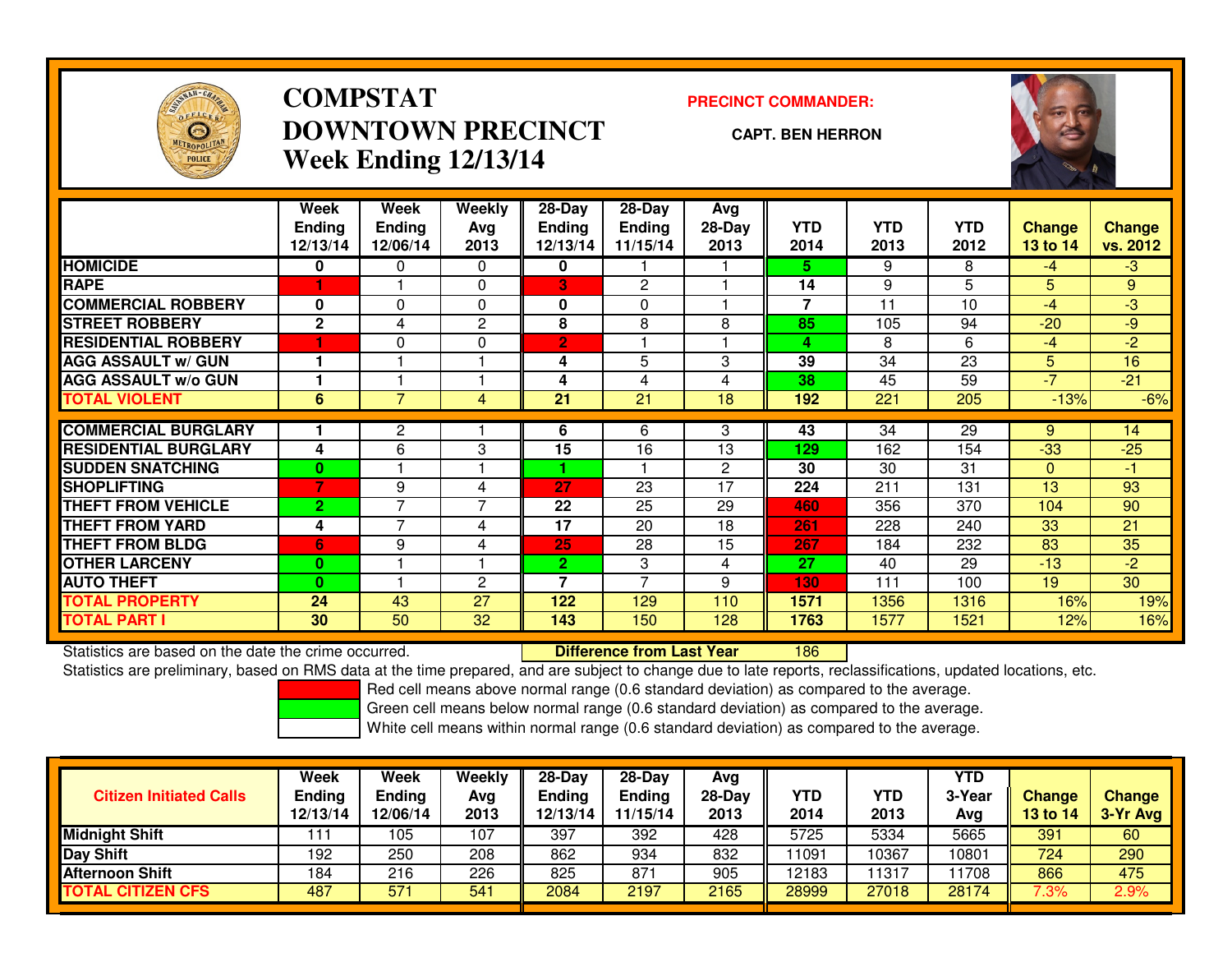

# **COMPSTATCENTRAL PRECINCT** CAPT. DEVONN ADAMS **Week Ending 12/13/14**

**PRECINCT COMMANDER:**



|                             | Week<br><b>Endina</b><br>12/13/14 | Week<br><b>Ending</b><br>12/06/14 | Weekly<br>Ava<br>2013 | $28-Day$<br><b>Endina</b><br>12/13/14 | $28$ -Day<br><b>Endina</b><br>11/15/14 | Avg<br>$28-Day$<br>2013 | <b>YTD</b><br>2014 | <b>YTD</b><br>2013 | <b>YTD</b><br>2012 | <b>Change</b><br>13 to 14 | <b>Change</b><br>vs. 2012 |
|-----------------------------|-----------------------------------|-----------------------------------|-----------------------|---------------------------------------|----------------------------------------|-------------------------|--------------------|--------------------|--------------------|---------------------------|---------------------------|
| <b>HOMICIDE</b>             | 0                                 |                                   | 0                     | $\overline{2}$                        | 2                                      |                         | 14                 | 11                 | 8                  | 3                         | 6                         |
| <b>RAPE</b>                 | $\mathbf{0}$                      |                                   | $\Omega$              | $\mathbf{2}$                          | 2                                      | $\Omega$                | 13                 | 6                  | $\mathbf{2}$       | $\overline{7}$            | 11                        |
| <b>COMMERCIAL ROBBERY</b>   | $\bf{0}$                          |                                   | 0                     |                                       |                                        |                         | 15                 | 13                 | 20                 | $\overline{2}$            | $-5$                      |
| <b>STREET ROBBERY</b>       |                                   | 4                                 |                       | $\overline{\phantom{a}}$              | 9                                      | 5                       | 98                 | 68                 | 84                 | 30                        | 14                        |
| <b>RESIDENTIAL ROBBERY</b>  | $\bf{0}$                          | $\Omega$                          | 0                     | $\bf{0}$                              | $\Omega$                               |                         | 6                  | 7                  | 3                  | $-1$                      | 3                         |
| <b>AGG ASSAULT w/ GUN</b>   |                                   |                                   |                       | 4                                     | 5                                      | 4                       | 74                 | 53                 | 49                 | 21                        | 25                        |
| <b>AGG ASSAULT w/o GUN</b>  |                                   |                                   |                       | 3                                     | 3                                      | 4                       | 42                 | 52                 | 43                 | $-10$                     | -1.                       |
| <b>TOTAL VIOLENT</b>        | 3                                 | 9                                 | 4                     | 19                                    | 22                                     | 17                      | 262                | 210                | 209                | 25%                       | 25%                       |
|                             |                                   |                                   |                       |                                       |                                        |                         |                    |                    |                    |                           |                           |
| <b>COMMERCIAL BURGLARY</b>  | 4                                 | 0                                 | $\mathbf{2}$          | 5                                     | $\overline{2}$                         |                         | 47                 | 84                 | 44                 | $-37$                     | 3                         |
| <b>RESIDENTIAL BURGLARY</b> | 11                                | 8                                 | 9                     | 42                                    | 39                                     | 37                      | 433                | 451                | 493                | $-18$                     | $-60$                     |
| <b>SUDDEN SNATCHING</b>     | 0                                 |                                   | 0                     | 2                                     | $\overline{c}$                         |                         | 17                 | 12                 | 10                 | 5                         | $\overline{7}$            |
| <b>SHOPLIFTING</b>          | 3                                 | 4                                 | $\mathbf{2}$          | 9                                     | 10                                     | 8                       | 98                 | 95                 | 46                 | 3                         | 52                        |
| <b>THEFT FROM VEHICLE</b>   | 5.                                | 5                                 | 9                     | 21                                    | 22                                     | 36                      | 440                | 444                | 439                | $-4$                      |                           |
| <b>THEFT FROM YARD</b>      | 4                                 | 4                                 | 4                     | 17                                    | 16                                     | 16                      | 250                | 208                | 250                | 42                        | $\Omega$                  |
| <b>THEFT FROM BLDG</b>      | 5                                 | 6                                 | 4                     | 17                                    | 18                                     | 17                      | 226                | 202                | 153                | 24                        | 73                        |
| <b>OTHER LARCENY</b>        | $\overline{2}$                    | 0                                 |                       | 3                                     | $\mathbf{2}$                           | 4                       | 22                 | 33                 | 14                 | $-11$                     | 8                         |
| <b>AUTO THEFT</b>           | $\overline{9}$                    | 4                                 | 4                     | 19                                    | 13                                     | 17                      | 217                | 203                | 154                | 14                        | 63                        |
| <b>TOTAL PROPERTY</b>       | 43                                | 32                                | 35                    | 135                                   | 124                                    | 142                     | 1750               | 1732               | 1603               | 1%                        | 9%                        |
| <b>TOTAL PART I</b>         | 46                                | 41                                | 40                    | 154                                   | 146                                    | 159                     | 2012               | 1942               | 1812               | 4%                        | 11%                       |

Statistics are based on the date the crime occurred. **Difference from Last Year** 

Statistics are based on the date the crime occurred.<br>Statistics are preliminary, based on RMS data at the time prepared, and are subject to change due to late reports, reclassifications, updated locations, etc.

Red cell means above normal range (0.6 standard deviation) as compared to the average.

Green cell means below normal range (0.6 standard deviation) as compared to the average.

| <b>Citizen Initiated Calls</b> | Week<br>Ending<br>12/13/14 | Week<br>Ending<br>12/06/14 | Weekly<br>Avg<br>2013 | $28-Day$<br><b>Ending</b><br>12/13/14 | 28-Day<br><b>Ending</b><br>11/15/14 | Avg<br>28-Day<br>2013 | YTD<br>2014 | YTD<br>2013 | YTD<br>3-Year<br>Avg | <b>Change</b><br>13 to 14 | <b>Change</b><br>3-Yr Avg |
|--------------------------------|----------------------------|----------------------------|-----------------------|---------------------------------------|-------------------------------------|-----------------------|-------------|-------------|----------------------|---------------------------|---------------------------|
| <b>Midnight Shift</b>          |                            | 13                         | 105                   | 475                                   | 461                                 | 419                   | 5732        | 5234        | 5563                 | 498                       | 169                       |
| Day Shift                      | 258                        | 273                        | 249                   | 1082                                  | 1060                                | 996                   | 13319       | 12306       | 12560                | 1013                      | 759                       |
| <b>Afternoon Shift</b>         | 268                        | 265                        | 263                   | 1053                                  | 1068                                | 1050                  | 13610       | 3013        | 13760                | 597                       | $-150$                    |
| <b>TOTAL CITIZEN CFS</b>       | 643                        | 651                        | 616                   | 2610                                  | 2589                                | 2465                  | 32661       | 30553       | 31883                | 6.9%                      | 2.4%                      |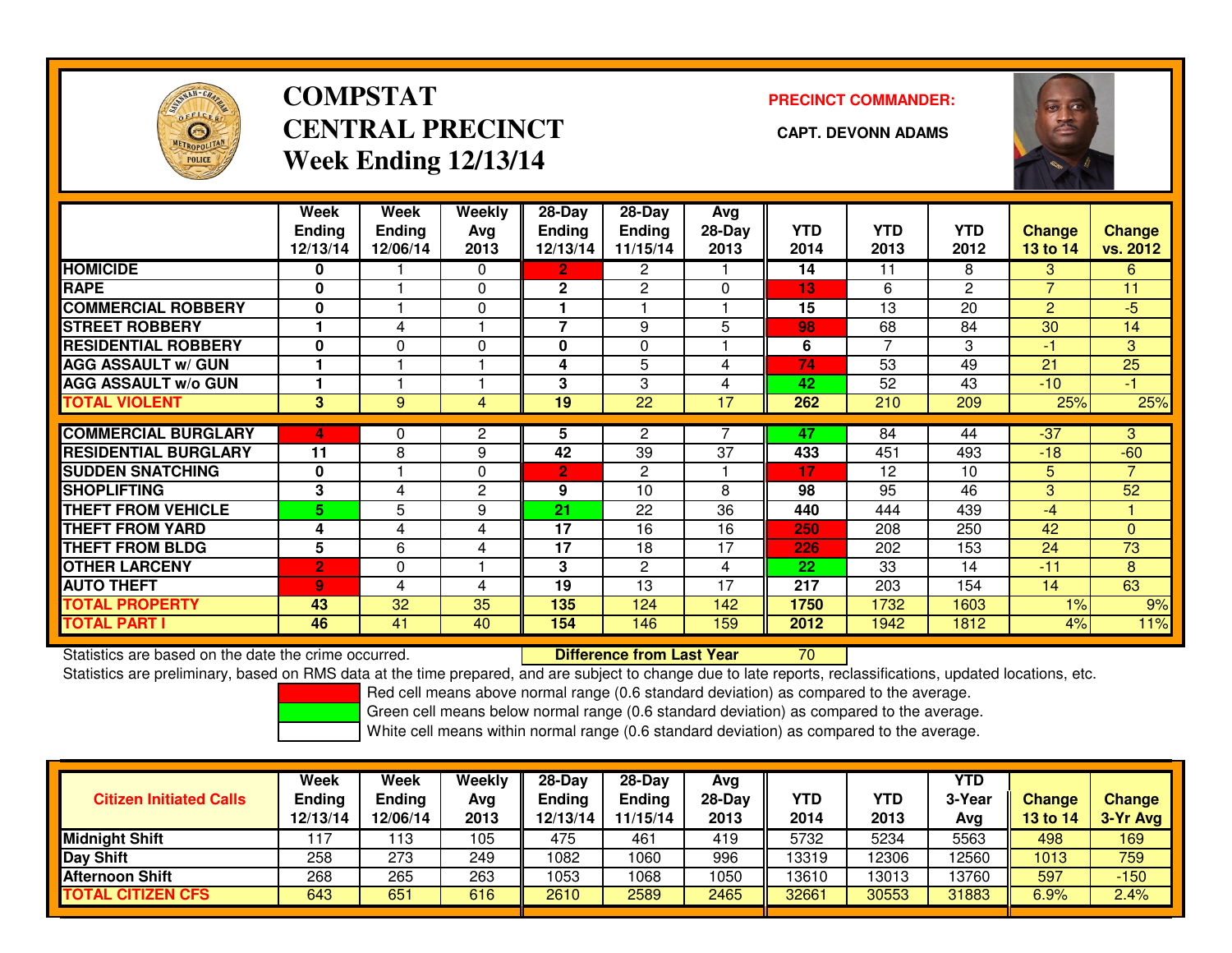

## **COMPSTAT PRECINCT COMMANDER: SOUTHSIDE PRECINCT CAPT. TERRY SHOOPWeek Ending 12/13/14**



|                             | Week<br><b>Endina</b><br>12/13/14 | <b>Week</b><br><b>Ending</b><br>12/06/14 | <b>Weekly</b><br>Avg<br>2013 | $28 - Day$<br><b>Ending</b><br>12/13/14 | $28 - Day$<br><b>Ending</b><br>11/15/14 | Avg<br>$28-Day$<br>2013 | <b>YTD</b><br>2014 | <b>YTD</b><br>2013 | <b>YTD</b><br>2012 | <b>Change</b><br>13 to 14 | <b>Change</b><br>vs. 2012 |
|-----------------------------|-----------------------------------|------------------------------------------|------------------------------|-----------------------------------------|-----------------------------------------|-------------------------|--------------------|--------------------|--------------------|---------------------------|---------------------------|
| <b>HOMICIDE</b>             | 0                                 | $\Omega$                                 | $\Omega$                     | 0                                       | 0                                       | $\Omega$                | $\mathbf{2}$       | 4                  |                    | $-2$                      |                           |
| <b>RAPE</b>                 | 0                                 | $\Omega$                                 | 0                            |                                         | 2                                       |                         | 10                 | 11                 | 4                  | -1                        | 6                         |
| <b>COMMERCIAL ROBBERY</b>   |                                   | 2                                        | $\Omega$                     | 5                                       | 8                                       | $\overline{2}$          | 34                 | 23                 | 36                 | 11                        | $-2$                      |
| <b>STREET ROBBERY</b>       | $\mathbf{0}$                      | $\Omega$                                 |                              |                                         |                                         | 3                       | 47                 | 32                 | 53                 | 15                        | $-6$                      |
| <b>RESIDENTIAL ROBBERY</b>  |                                   |                                          | $\Omega$                     | $\overline{2}$                          |                                         |                         | 13                 | 10                 | 10                 | 3                         | 3                         |
| <b>AGG ASSAULT w/ GUN</b>   |                                   | 0                                        | $\Omega$                     | $\mathbf{2}$                            |                                         |                         | 15                 | 15                 | 16                 | $\Omega$                  | -1                        |
| <b>AGG ASSAULT w/o GUN</b>  |                                   | $\overline{2}$                           | 0                            | 3                                       | 2                                       | 2                       | 21                 | 25                 | 31                 | $-4$                      | $-10$                     |
| <b>TOTAL VIOLENT</b>        | 4                                 | 5                                        | $\overline{2}$               | 14                                      | 15                                      | 10                      | 142                | 120                | 151                | 18%                       | $-6%$                     |
| <b>COMMERCIAL BURGLARY</b>  | 0                                 |                                          |                              | 4                                       | 5.                                      | 4                       | 38                 | 52                 | 69                 | $-14$                     | $-31$                     |
| <b>RESIDENTIAL BURGLARY</b> | 3                                 | $\mathbf{2}$                             | 8                            | 19                                      | 18                                      | 31                      | 224                | 377                | 377                | $-153$                    | $-153$                    |
| <b>SUDDEN SNATCHING</b>     | $\bf{0}$                          | $\Omega$                                 | $\Omega$                     | $\mathbf{0}$                            | $\Omega$                                |                         | 11                 | 12                 | 10                 | $-1$                      |                           |
| <b>ISHOPLIFTING</b>         | 14                                | 14                                       | 15                           | 53                                      | 53                                      | 58                      | 621                | 711                | 692                | $-90$                     | $-71$                     |
| <b>THEFT FROM VEHICLE</b>   |                                   |                                          | 7                            | 10                                      | 15                                      | 28                      | 339                | 332                | 390                | 7                         | $-51$                     |
| <b>THEFT FROM YARD</b>      | $\bf{0}$                          |                                          | 2                            | 3                                       | 6                                       | 8                       | 110                | 105                | 162                | 5                         | $-52$                     |
| <b>THEFT FROM BLDG</b>      | 3                                 | 3                                        | 5                            | 15                                      | 17                                      | 19                      | 212                | 242                | 243                | $-30$                     | $-31$                     |
| <b>OTHER LARCENY</b>        |                                   |                                          |                              | $\mathbf{2}$                            |                                         | 4                       | 29                 | 45                 | 25                 | $-16$                     | $\overline{4}$            |
| <b>AUTO THEFT</b>           | 4                                 | 2                                        | 2                            | 10                                      | 6                                       | 9                       | 94                 | 107                | 159                | $-13$                     | $-65$                     |
| <b>TOTAL PROPERTY</b>       | 26                                | 25                                       | 41                           | 116                                     | 121                                     | 163                     | 1678               | 1983               | 2127               | $-15%$                    | $-21%$                    |
| <b>TOTAL PART I</b>         | 30                                | 30                                       | 43                           | 130                                     | 136                                     | 173                     | 1820               | 2103               | 2278               | $-13%$                    | $-20%$                    |

Statistics are based on the date the crime occurred. **Difference from Last Year** 

-283

Statistics are preliminary, based on RMS data at the time prepared, and are subject to change due to late reports, reclassifications, updated locations, etc.

Red cell means above normal range (0.6 standard deviation) as compared to the average.

Green cell means below normal range (0.6 standard deviation) as compared to the average.

| <b>Citizen Initiated Calls</b> | Week<br><b>Ending</b><br>12/13/14 | Week<br><b>Ending</b><br>12/06/14 | Weekly<br>Avg<br>2013 | $28$ -Dav<br>Ending<br>12/13/14 | $28-Dav$<br><b>Ending</b><br>11/15/14 | Avg<br>$28-Day$<br>2013 | <b>YTD</b><br>2014 | YTD<br>2013 | <b>YTD</b><br>3-Year<br>Avg | <b>Change</b><br>13 to 14 | <b>Change</b><br>3-Yr Avg |
|--------------------------------|-----------------------------------|-----------------------------------|-----------------------|---------------------------------|---------------------------------------|-------------------------|--------------------|-------------|-----------------------------|---------------------------|---------------------------|
| <b>Midnight Shift</b>          |                                   | 86                                | 86                    | 344                             | 383                                   | 343                     | 4487               | 4228        | 4471                        | 259                       | 16                        |
| <b>Day Shift</b>               | 255                               | 280                               | 238                   | 1056                            | 1031                                  | 950                     | 12892              | 1777        | 12560                       | 1115                      | 332                       |
| <b>Afternoon Shift</b>         | 246                               | 251                               | 244                   | 963                             | 981                                   | 976                     | 12778              | 2047        | 12632                       | 731                       | 146                       |
| <b>TOTAL CITIZEN CFS</b>       | 575                               | 617                               | 567                   | 2363                            | 2395                                  | 2269                    | 30157              | 28052       | 29663                       | 7.5%                      | $.7\%$                    |
|                                |                                   |                                   |                       |                                 |                                       |                         |                    |             |                             |                           |                           |